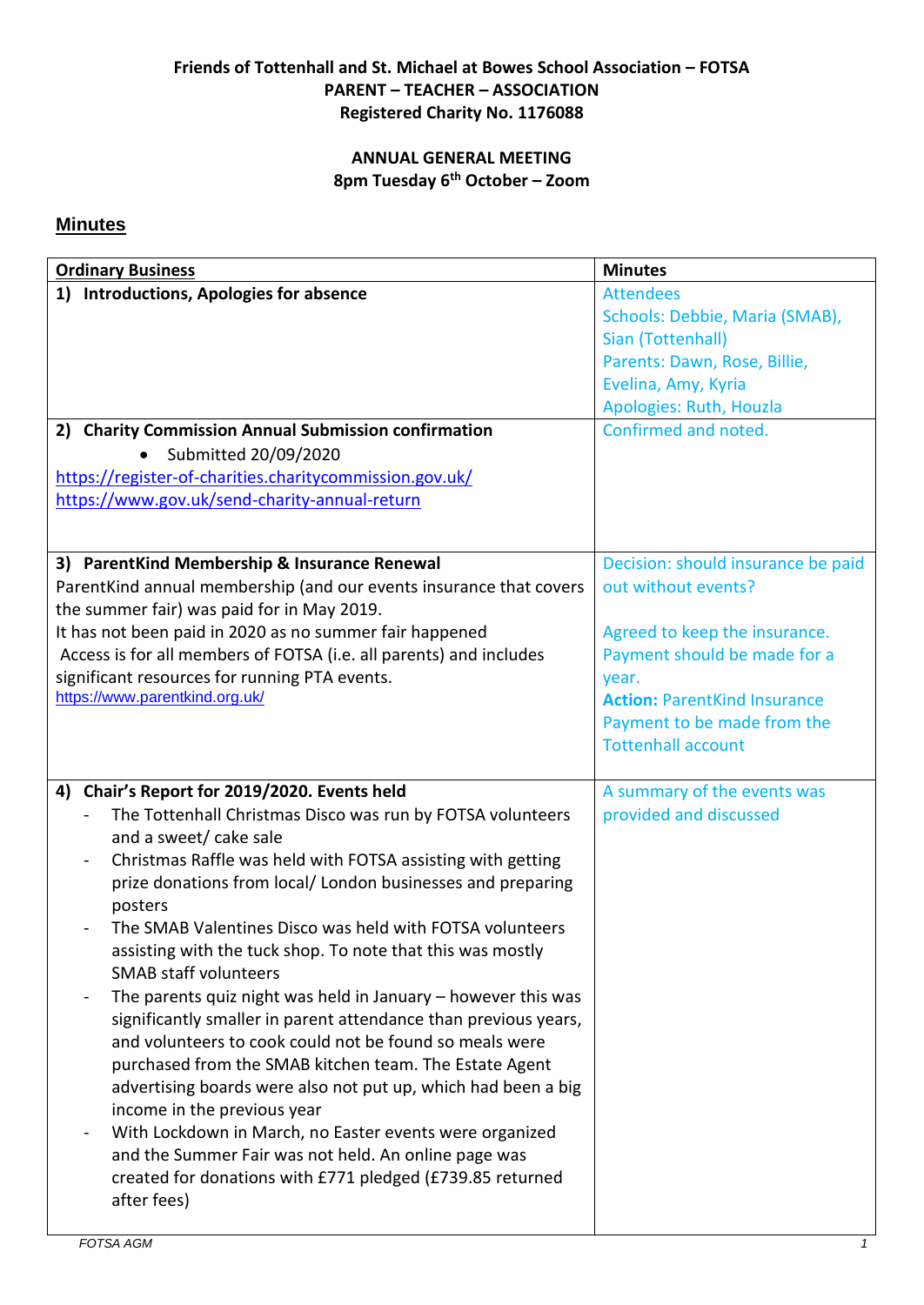## **5) Treasurer's Report for the year ending August 2020;**

Total income for the year £3330.33, expenditure £8399.88.

Income was significantly down due to not being able to run events under Covid-19 lockdown.

Noted that 2018/2019 income was the best ever year with £9,360. Cash in bank therefore was high at the start of the year and justified expenditure planned.

Cash in bank end of the year: St. Michael £3915.11, Tottenhall £2462.12



Financial period end date

|                   | 31/08/2018 | 31/08/2019 |
|-------------------|------------|------------|
| Total income      | £5,905     | £9,360     |
| Total expenditure | £6,848     | £6,876     |

**Previous 2 years income and expenditure shown in graph**

| 2018/2019 Autumn Term      | <b>Tottenhall</b> | <b>St Michael</b> | <b>Total</b> |
|----------------------------|-------------------|-------------------|--------------|
| Christmas Disco Tottenhall | 301.73            |                   | 301.73       |
| Sweets Sale Tottenhall     | 70.97             |                   | 70.97        |
| Christmas Raffle SMAB      | 171.25            | 315.81            | 487.06       |
|                            | 543.95            | 315.81            | 859.76       |

| 2018/2019 Spring Term | <b>Tottenhall</b> | <b>St Michael</b> | <b>Total</b> |
|-----------------------|-------------------|-------------------|--------------|
| Valentine Disco SMAB  |                   | 602.52            | 602.52       |
| Quiz Night            | 231.28            | 231.28            | 462.56       |
| Easter Raffle         |                   |                   |              |
| Happy bag collection  | 110.50            |                   | 110.50       |
|                       | 341.78            | 833.80            | 1175.58      |

| 2018/2019 Summer Term                                               | <b>Tottenhall</b> | <b>St Michael</b> | <b>Total</b> |
|---------------------------------------------------------------------|-------------------|-------------------|--------------|
| Uniform sale                                                        |                   |                   |              |
| Summer Fair<br>https://uk.gofundme.com/f/fotsa-virtual-summer-fair) | 374.65            | 365.20            | 739.85       |
| Easyfundraising                                                     | 277.57            | 277.57            | 555.14       |
| Happy bag collection                                                |                   |                   |              |
|                                                                     | 652.22            | 642.77            | 1294.99      |
|                                                                     |                   |                   |              |

| Grand Total Income 2019/2020<br>1537.95<br>3330.33<br>1792.38 |
|---------------------------------------------------------------|
|---------------------------------------------------------------|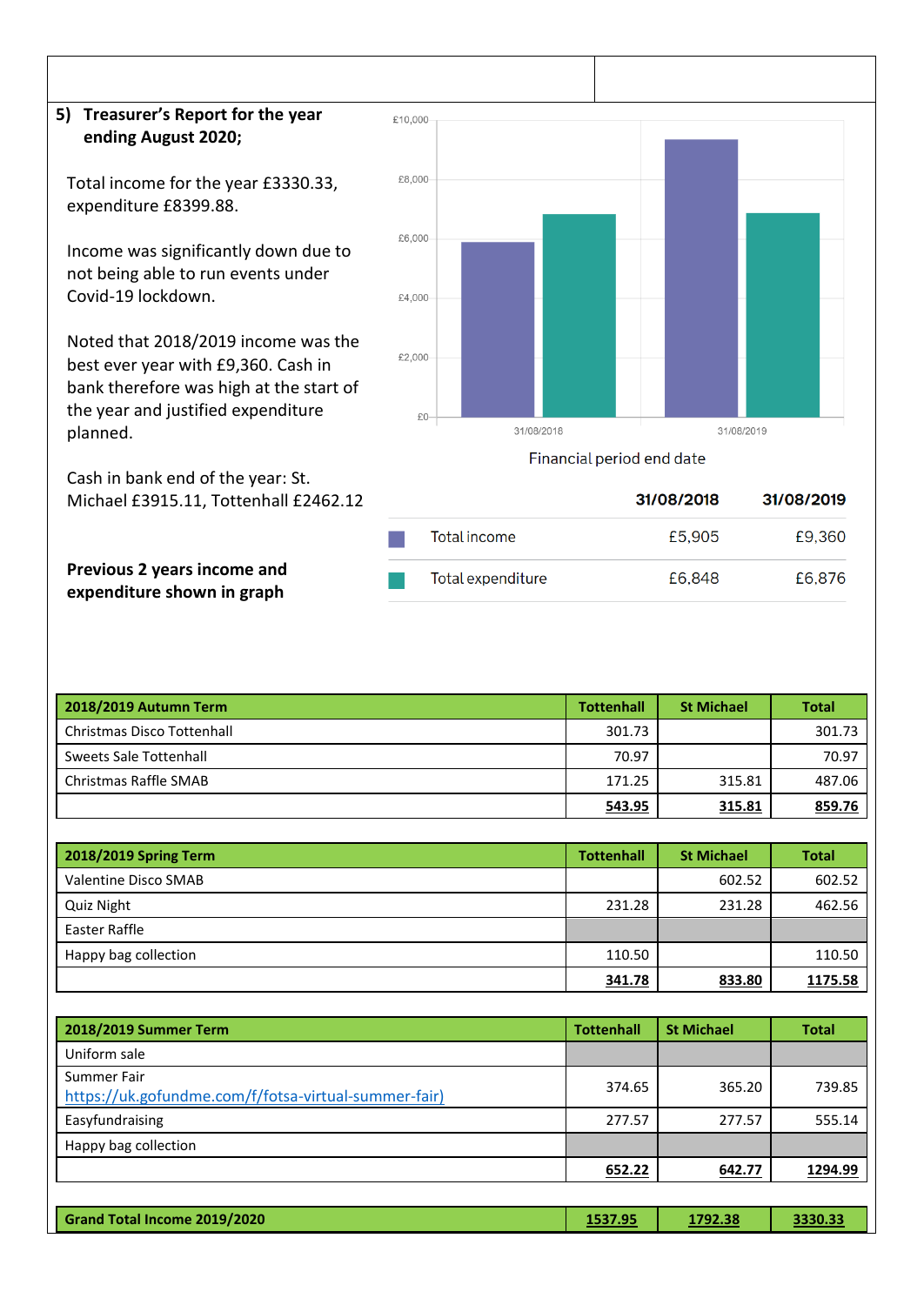| FOTSA Spending Totals for the 2019/2020 year |                   |                           |                   |  |
|----------------------------------------------|-------------------|---------------------------|-------------------|--|
| <b>Autumn Term</b>                           | <b>Tottenhall</b> | <b>Autumn Term</b>        | <b>St Michael</b> |  |
| Disco DJ (13.12.2019)                        | 185.00            | History timeline          | 2800.00           |  |
| <b>Purchase Treasure Chest</b>               | 37.95             |                           |                   |  |
| Plants for reception classes                 | 36.00             | Christmas tree            | 49.95             |  |
| Summer Fair brochure Priniting (summer 19    | 272.90            | <b>Christmas Presents</b> | 720.00            |  |
| <b>Fish Tank Maintenance</b>                 | 1065.03           | <b>Christmas Crackers</b> | 60.00             |  |
| <b>Book Fair books</b>                       | 94.00             |                           |                   |  |
| Fire pit EYFS                                | 35.09             |                           |                   |  |
| Christmas bags and presents                  | 215.11            |                           |                   |  |
| Total                                        | 1941.08           | Total                     | 3629.95           |  |

| <b>Autumn Term</b>        | <b>St Michael</b> |
|---------------------------|-------------------|
| History timeline          | 2800.00           |
|                           |                   |
| Christmas tree            | 49.95             |
| <b>Christmas Presents</b> | 720.00            |
| <b>Christmas Crackers</b> | 60.00             |
|                           |                   |
|                           |                   |
|                           |                   |
| Total                     | 3629.95           |

| <b>Spring Term</b>         | <b>Tottenhall</b> | <b>Spring Term</b>      | <b>St Michael</b> |
|----------------------------|-------------------|-------------------------|-------------------|
| Hi vis vests x 90 children | 279.00            | DJ Bryon (Val Disco)    | 150               |
| Book bags x 250            | 738.00            | Valentine Disco sweets. | 88.50             |
| Fish Tank maintenance      | 408.46            | School signs            | 416.34            |
| Multi purpose soil         | 98.56             |                         |                   |
| Basket ball net            | 49.99             |                         |                   |
| Total                      | 1574.01           | Total                   | 654.84            |

| <b>Spring Term</b>      | <b>St Michael</b> |
|-------------------------|-------------------|
| DJ Bryon (Val Disco)    | 150               |
| Valentine Disco sweets. | 88.50             |
| School signs            | 416.34            |
|                         |                   |
|                         |                   |
| Total                   |                   |

| <b>Summer Term</b>                                                                                                                                                                                                                                                                                                                                                                                                         | <b>Tottenhall</b> | <b>Summer Term</b>                                                                                                                                                                         | <b>St Michael</b> |
|----------------------------------------------------------------------------------------------------------------------------------------------------------------------------------------------------------------------------------------------------------------------------------------------------------------------------------------------------------------------------------------------------------------------------|-------------------|--------------------------------------------------------------------------------------------------------------------------------------------------------------------------------------------|-------------------|
|                                                                                                                                                                                                                                                                                                                                                                                                                            |                   | Year 6 leaver Yearbooks                                                                                                                                                                    | 600.00            |
| Total                                                                                                                                                                                                                                                                                                                                                                                                                      |                   |                                                                                                                                                                                            | 600.00            |
|                                                                                                                                                                                                                                                                                                                                                                                                                            |                   |                                                                                                                                                                                            |                   |
| <b>Grand Total Spent Tottenhall</b>                                                                                                                                                                                                                                                                                                                                                                                        | 3515.09           | <b>St. Michael</b>                                                                                                                                                                         | 4884.79           |
|                                                                                                                                                                                                                                                                                                                                                                                                                            |                   |                                                                                                                                                                                            |                   |
| Grand Total Spent 2019/2020 both schools                                                                                                                                                                                                                                                                                                                                                                                   |                   |                                                                                                                                                                                            | 8399.88           |
|                                                                                                                                                                                                                                                                                                                                                                                                                            |                   | The accounts were reviewed<br>and agreed for the year<br><b>Action:</b> Amy to submit to the<br><b>Charity Commission</b>                                                                  |                   |
| Election of Officers and Trustees of the Committee for<br>6)<br>2020/2021;<br>Chairperson - The Chair directs the FOTSA meetings, liaises<br>with the schools and ensures that the FOTSA committee are<br>working together to plan events and fundraising. The Chair is a<br>signatory on the FOTSA bank accounts.<br>Treasurer - The Treasurer ensures financial records are kept,<br>$\bullet$                           |                   | Amy was nominated and<br>confirmed into the position of<br>Chair. Amy noted this will be her<br>last year as Chair and will seek to<br>handover the Chair position to the<br>Vice Chair(s) |                   |
| liaising with school offices and prepares reports on funds. The<br>Treasurer assists to provide small change floats for events and<br>to bag and deposit proceeds from events. The Treasurer is a<br>signatory on the FOTSA bank accounts.<br>Vice Chair(s)/ Secretary - As per Chair or where split<br>distributes the meeting agenda, takes minutes of meetings<br>and distributes the minutes to schools and attendees. |                   | Rose was nominated and<br>confirmed into the position of vice<br>chair<br>Evelina was nominated and<br>confirmed into the position of<br><b>Treasurer</b>                                  |                   |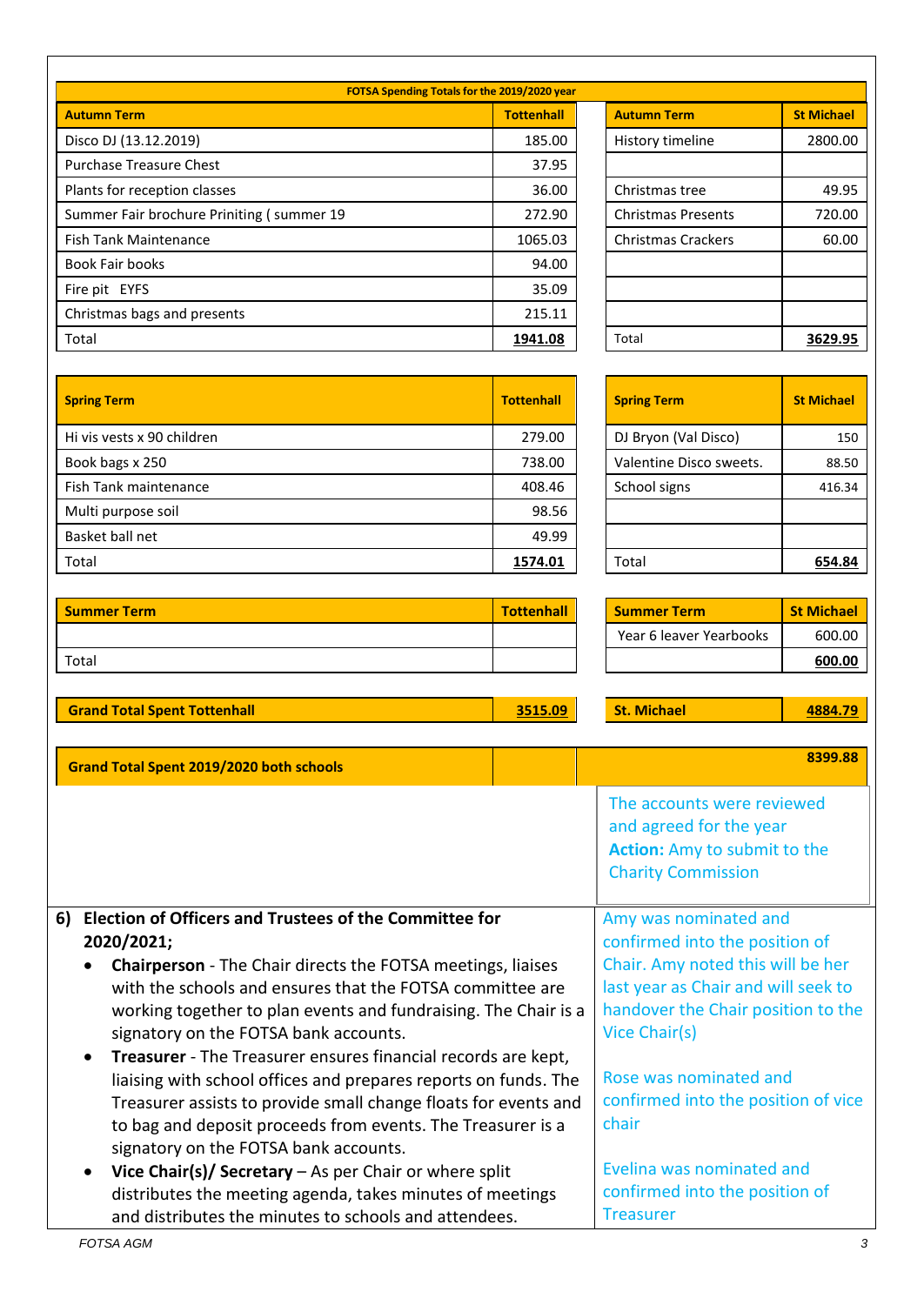| <b>Charity Trustees</b> – Responsible for the Charity and listed on<br>the Charity Commission record<br>Event Leads - where there are enough committee members, a<br>lead person can be appointed per event                                                                | Kyria was confirmed to also assist<br>under Vice Chair role.<br>Trustees were confirmed to<br>continue as Maria & Sian for the<br>schools and Amy will continue as<br>Chair. Dawn and Billie to be added<br>as Trustees.<br>In addition regular committee<br>members not present Ruth and<br>Houzla.                                                                                                                                                                                                                                                                                       |
|----------------------------------------------------------------------------------------------------------------------------------------------------------------------------------------------------------------------------------------------------------------------------|--------------------------------------------------------------------------------------------------------------------------------------------------------------------------------------------------------------------------------------------------------------------------------------------------------------------------------------------------------------------------------------------------------------------------------------------------------------------------------------------------------------------------------------------------------------------------------------------|
|                                                                                                                                                                                                                                                                            | <b>Action:</b> Amy to update the Charity<br><b>Commission register of charity</b><br>Trustee's                                                                                                                                                                                                                                                                                                                                                                                                                                                                                             |
| <b>Planning</b><br>7) Non-event activities                                                                                                                                                                                                                                 | <b>Facebook</b>                                                                                                                                                                                                                                                                                                                                                                                                                                                                                                                                                                            |
| Existing:<br>8) Community engagement<br>Facebook https://www.facebook.com/fotsapta<br>WhatsApp - encouraging class WhatsApp groups                                                                                                                                         | All agreed to share Facebook page<br>more widely (only 34 followers)<br>Ruth is admin, can the admin role<br>be shared?                                                                                                                                                                                                                                                                                                                                                                                                                                                                    |
|                                                                                                                                                                                                                                                                            | <b>WhatsApp</b><br>It was discussed how valuable the<br>parent WhatsApp groups have<br>been. Reception parents<br>commented that without being<br>able to meet and chat with other<br>new parents this year it has felt<br>lonely and a WhatsApp group will<br>help.<br>Billie volunteered to manage the<br>reception WhatsApp group - text<br>message to be sent by Tottenhall<br>to all reception parents with<br>Billie's number to create one<br>group.<br><b>Action:</b><br>Sian to arrange for text<br>message to be sent<br>Billie to set up the Reception<br>$\bullet$<br>WhatsApp |
| 9) Easyfundraising - https://www.easyfundraising.org.uk/causes/fotsa/<br>£668 raised to date with still only 34 supporters. With<br>everyone shopping online at the moment and no events<br>this is an easy way to raise funds<br>10) Happy bags - old clothing collection | Easyfundraising. It was agreed to<br>continue to push this. SMAB will<br>send a message on ClassDojo<br>every week to capture people<br>online shopping before Christmas.<br>Amy noted that the donation is on<br>purchase, and doesn't consider                                                                                                                                                                                                                                                                                                                                           |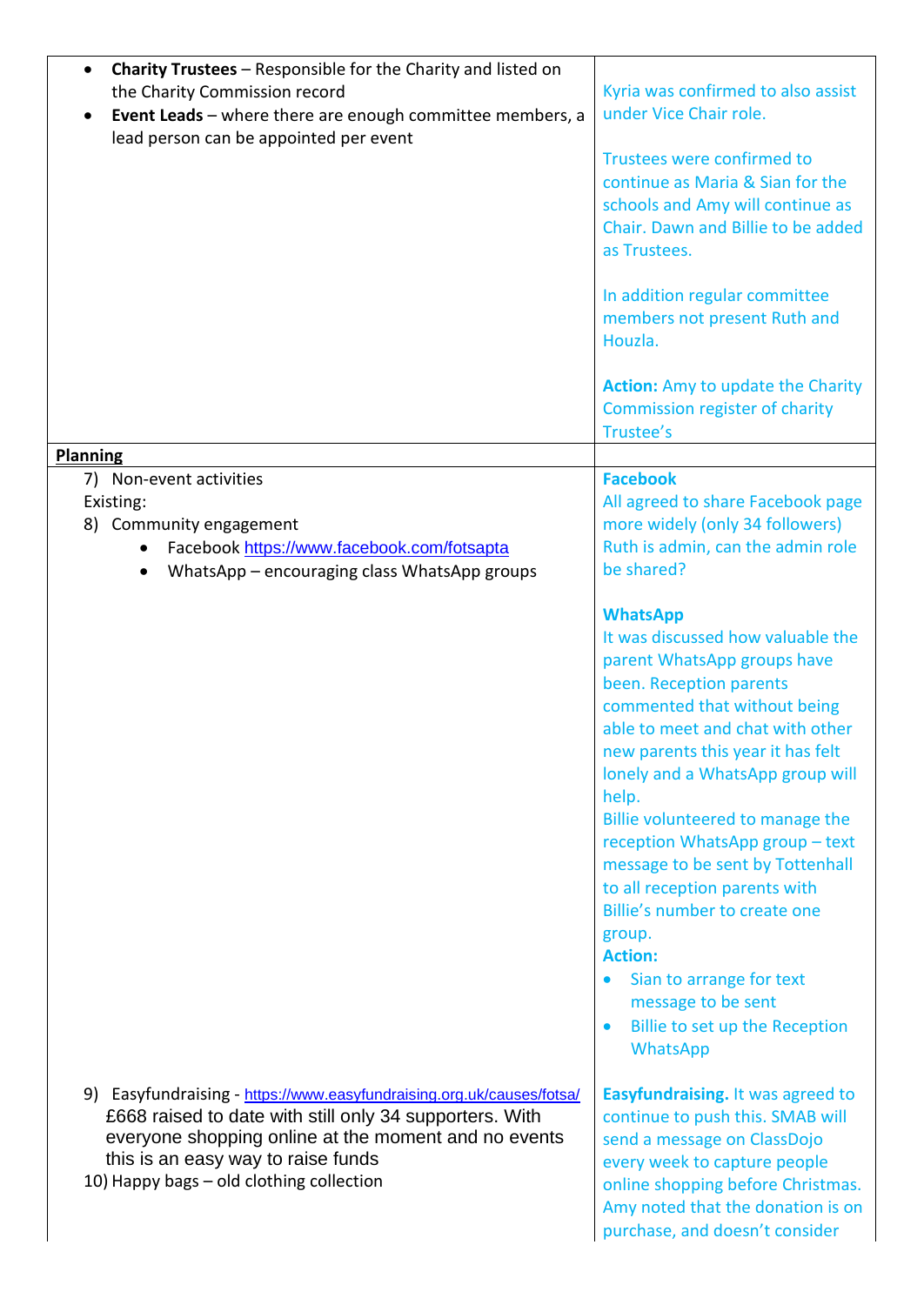|                                                                                                                                                                                                                                                                                                                                                                          | returns. By using one of the<br>special offers and buying a large<br>order of which most was returned<br>gained a £13 donation to FOTSA.<br><b>Actions:</b><br>Debbie to arrange ClassDojo<br>message weekly<br>Amy to provide<br>$\bullet$<br><b>EasyFundraising content for</b><br>messaging         |
|--------------------------------------------------------------------------------------------------------------------------------------------------------------------------------------------------------------------------------------------------------------------------------------------------------------------------------------------------------------------------|--------------------------------------------------------------------------------------------------------------------------------------------------------------------------------------------------------------------------------------------------------------------------------------------------------|
| Potential:<br>11) Go Fund Me page – the Summer Fair page worked well, to<br>consider setting up a long running campaign page for FOTSA<br>to be shared regularly<br>12) Registration for a PayPal charity account (reduces fees from<br>Go Fund Me)<br>Amazon Smile                                                                                                      | A Go Fund me page was discussed<br>and it was felt this would be best<br>targeted for a particular purchase.                                                                                                                                                                                           |
| 13) Potential events for 2020/21 and volunteers required. Meeting to discuss and vote to confirm that<br>FOTSA should run/assist on the following proposed fundraising events on the proposed dates.                                                                                                                                                                     |                                                                                                                                                                                                                                                                                                        |
| 1. Christmas Raffle - held during school day near end of term<br>FOTSA assisting with prize donations from local<br>businesses. 4-6 volunteers, evenings and weekends to<br>contact companies<br>Posters can be reused - 10 posters and raffle flyer to go<br>with tickets in bags - posters have been translated<br>Parents to request local companies to donate prizes | <b>Agreed FOTSA to assist sourcing</b><br><b>Child friendly prize donations</b><br>Raffle to be held Thursday 17th<br>Dec.<br>Prizes needed the week before<br>(for quarantine)<br><b>Action:</b> Amy to share details of<br>companies that have previously<br>donated to be with committee<br>members |
| 2. Christmas Disco - Year 1&2<br>FOTSA set up hall for disco, sell tickets on the door,<br>manage entrance numbers, stock and sell popcorn,<br>drinks and biscuits and play music, and clear away.<br>Parents are required to stay with their children. 6+<br>volunteers from 2.30-5pm                                                                                   | Not being run due to Covid-19                                                                                                                                                                                                                                                                          |
| 3. Parents Quiz Evening and Dinner -<br>FOTSA design and put up advertising for the event, get<br>parents to sign up to have an Estate agent board<br>advertising the event, sell tickets, write the quiz, buy<br>food, make the dinner, apply for alcohol event license,<br>order drinks, receive delivery of drinks and food, set                                      | <b>Agreed to run Virtual Quiz nights</b><br>Sat $28th$ Nov – as a family event –<br>5pm start<br>Saturday 6 <sup>th</sup> March - potential<br>adult quiz with an 8pm start                                                                                                                            |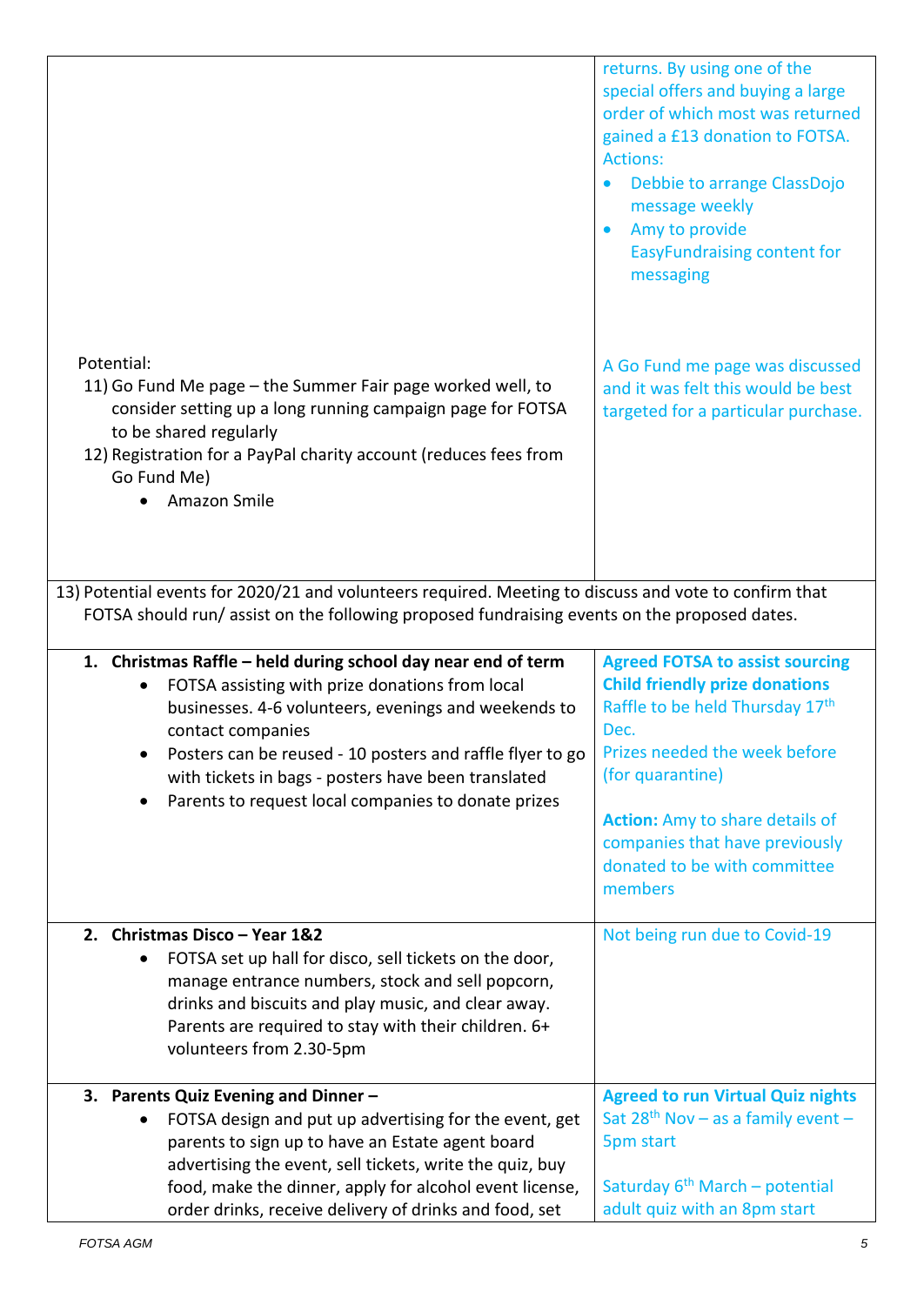| up, sell drinks and raffle tickets, clear away. In advance<br>6+ volunteers, on the night 12+ volunteers                                                                                                                                                                                                                                                              | <b>Actions:</b><br>Maria to check if we can use<br>the SMAB Zoom account<br>Evelina to investigate online<br>$\bullet$<br>ticketing sites<br>Maria to contact company that<br>$\bullet$<br>put on online quiz for children<br>in July |
|-----------------------------------------------------------------------------------------------------------------------------------------------------------------------------------------------------------------------------------------------------------------------------------------------------------------------------------------------------------------------|---------------------------------------------------------------------------------------------------------------------------------------------------------------------------------------------------------------------------------------|
| 4. Valentines Disco -<br>FOTSA run the tuck stall. In advance 2+ to buy sweets<br>etc, on the day 3+ x 2 shifts                                                                                                                                                                                                                                                       | Not being run due to Covid-19                                                                                                                                                                                                         |
| 5. 2 <sup>nd</sup> hand uniform sales<br>This was attempted in 2019. FOTSA now has a set of<br>rails to hang the clothes for the sale. A good amount of<br>2 <sup>nd</sup> hand uniform was donated, but there were<br>insufficient volunteers to run the stall from 3-7pm                                                                                            | Not being run due to Covid-19                                                                                                                                                                                                         |
| 6. Cake Sale/ Craft event (near to Mother's Day) after school<br>$3.15 - 4.30,$<br>This event was run in March 2018 but not 2019 due to<br>insufficient volunteers with time, and not in 2020 due<br>to Covid. FOTSA bake cakes, sell cakes, set up craft<br>activities for a small fee (50p/£1) such as card making/<br>colouring in/ paper flowers/cake decorating. | Cake sale not happening                                                                                                                                                                                                               |
| 7. Summer Fair<br>FOTSA organise all of the Summer Fair. 10+ Volunteers<br>needed evenings/ weekends planning and preparation,<br>contacting advertisers and getting sponsorships/raffle<br>and auction prizes. In the 2 weeks leading up to the fair<br>20+ volunteers are required. On the day 50+<br>volunteers needed.                                            | <b>Tbc</b><br>Decision to be made in January                                                                                                                                                                                          |
| 8. Nearly New Sale (new event)<br>This event has not been run by FOTSA before but is<br>popular with other PTA's. It was agreed at 2019 AGM<br>that FOTSA would try this.<br>Parents pay for a table / space (£20) and sell their own<br>items. FOTSA would need to advertise, organize in<br>advance and run on the day. Cake, tea and coffee<br>would be sold.      | Not being run due to Covid-19                                                                                                                                                                                                         |
| 9. Film nights<br>A number of these were successfully run by Tottenhall<br>afterschool mid-week. Ticketed with limited numbers<br>of children and staffed by teachers                                                                                                                                                                                                 | Not being run due to Covid-19                                                                                                                                                                                                         |